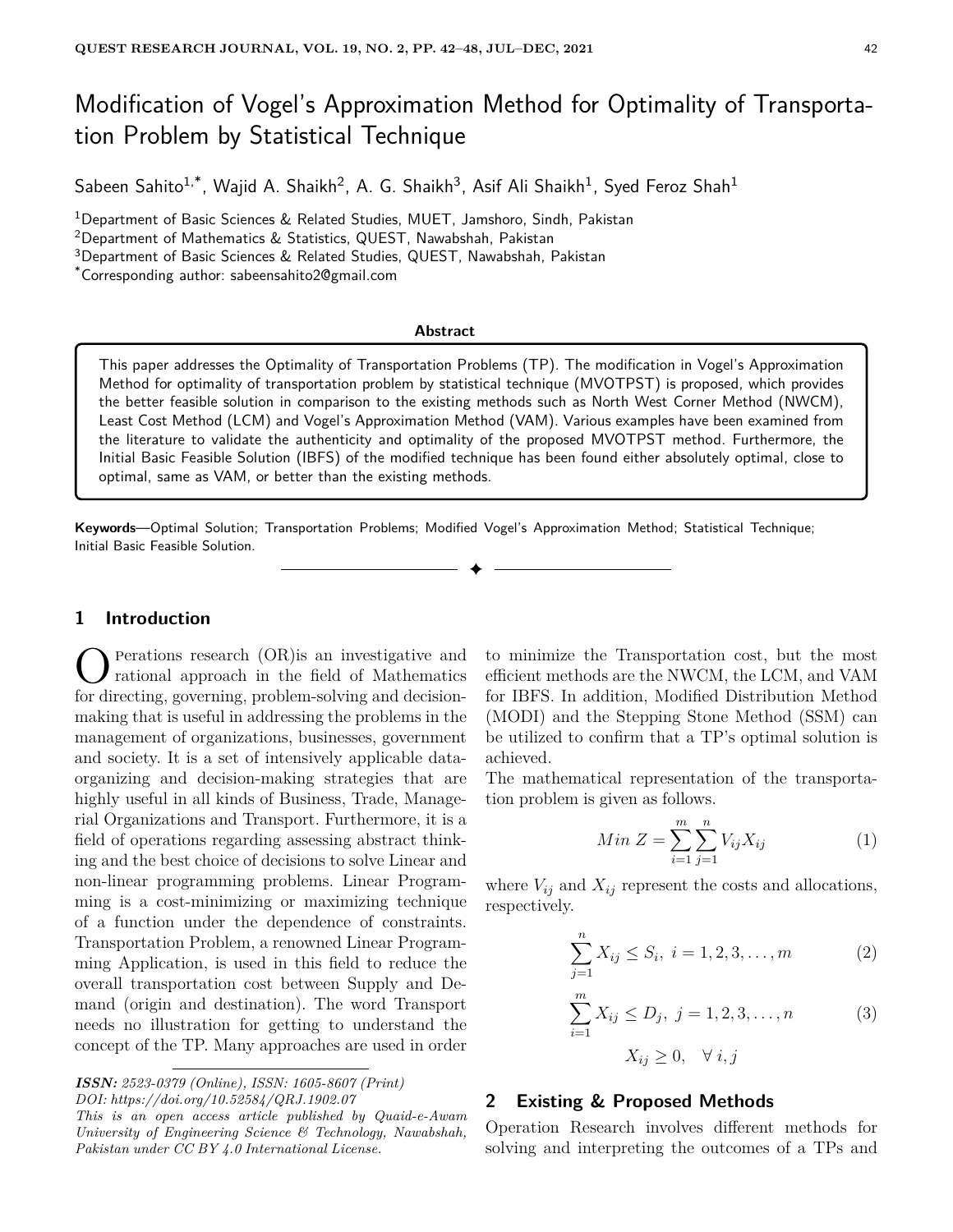their comparison with the optimal methods to measure the accuracy.

### **2.1 North West Corner MEthod**

- The first step in addressing TP is to determine if it is balanced or not; if the problem is unbalanced, create a dummy row/column to balance it.
- Select the very first cell of the given table and assign as much value as possible.
- Cancel out demand or supply (row/column) that has been allocated to a cell to balance the TP again.
- Continue the process until both the demand and supply reach zero to obtain the appropriate IBFS.

## **2.2 Least Cost Method**

- Select the cell having minimum cost/value in the TP table.
- Assign the maximum possible amount of demand or supply to that cell.
- Delete the corresponding row/column and continue from step 1 again.
- When all the demand and supply turn out to be zero, stop the process and find the minimum cost by multiplying every allocated cell by its cost

#### **2.3 Vogel's Approximation Method**

- If the specified transportation table is uneven, balance it; otherwise, initiate the operation.
- Select two lowest-cost cells in each row and column, and find penalty (difference).
- Once penalties have been calculated, select the penalty having maximum value, whether in demand or supply and allocate the value to the entry in the cell with the minimum cost in the corresponding row/column.
- Continue steps 2 and 3, until both the demand and supply become zero.

All three approaches are useful for TPs, but VAM is the most ideal since it improves the first basic feasible solution. Several researchers have presented modifications of the existing methods in their studies by developing different techniques to minimize the total transportation cost. However, some methods have given the same results as NWCM, LCM, VAM and some are still better at IBFS than these three methods.

Balakrishnan [1] has tackled the unbalanced TP by computing row and column penalties by disregarding the dummy row/column, which gives efficient IBFS. For tackling large-scale transportation problems. Korukoglu et al. [2] employed TOC in terms of allocation costs, the strategy considers the greatest three penalty costs. Hasan et al. [3] have analyzed that the ideal solution achieved by the SAM-Method and Zero Suffix Method creates a haphazard scenario in which someone is unsure if the answer is optimal or not. As a result, relying on their ideal answer cannot be prudent.

Babu et al. [4] have developed an unused scheme, LAM, which takes minimum iterations than existing methods and gives a solution nearer to optimality. Das et al. [5] have proposed a new strategy in order to overcome a few restrictions that show up when the most elevated cost penalty arises in two or more rows or columns. Das et al. [6] have found a computational error in VAM and have developed a new technique that gives a better lower doable solution than VAM which is close to the ideal solution. Babu et al. [7] have enhanced previous approaches and developed a new methodology in which the IBFS are less than VAM and near to optimality.

Junaid et al. [8] have minimized the transportation cost by computing the row-wise penalty between the two largest values, whereas the column-wise penalty is determined in each iteration using the two smallest values. Sood et al. [9] have developed a novel method for identifying the IBFS to a TP. The strategy described in this paper is known as the Maximum Difference Approach. This technique gives a simple, usable solution to the TP that is generally superior to VAM. Wali Ullah et al. [10] has modified VAM to provide a more efficient solution for a vast scale of TPs while avoiding many iterations. The author has estimated some distribution indicators. According to their findings, the technique gives the best possible solution.

Ahmed et al. [11] proposed a method (CVAM) for identifying IBFS for cost-effective TPs. They discovered that the customized strategy is simpler to compute and yields a better outcome. Samuel et al. [12] have developed a new Algorithmic approach to play down the uneven fuzzy TPs. Azad et al. [13] examined the averages of the discrepancies in cell values of each row and column from the lowest cell value of the corresponding row and column of the TT as penalties. This strategy yields ideal or close to optimal outcomes. Paul [14] has developed a revolutionary BFS strategy for reducing total transportation costs. Jamali et al. [15] have provided a summary of optimality of unused direct optimal methods for TPs.

Ali et al. [16] have used different means to minimize the total cost of balanced TPs. Khoso et al. [17], have developed an algorithm based on the Modified LCM's Approximation Method for decreasing the Transportation Cost entirely. Hussein et al., [18] have presented a modified technique of VAM, which gives better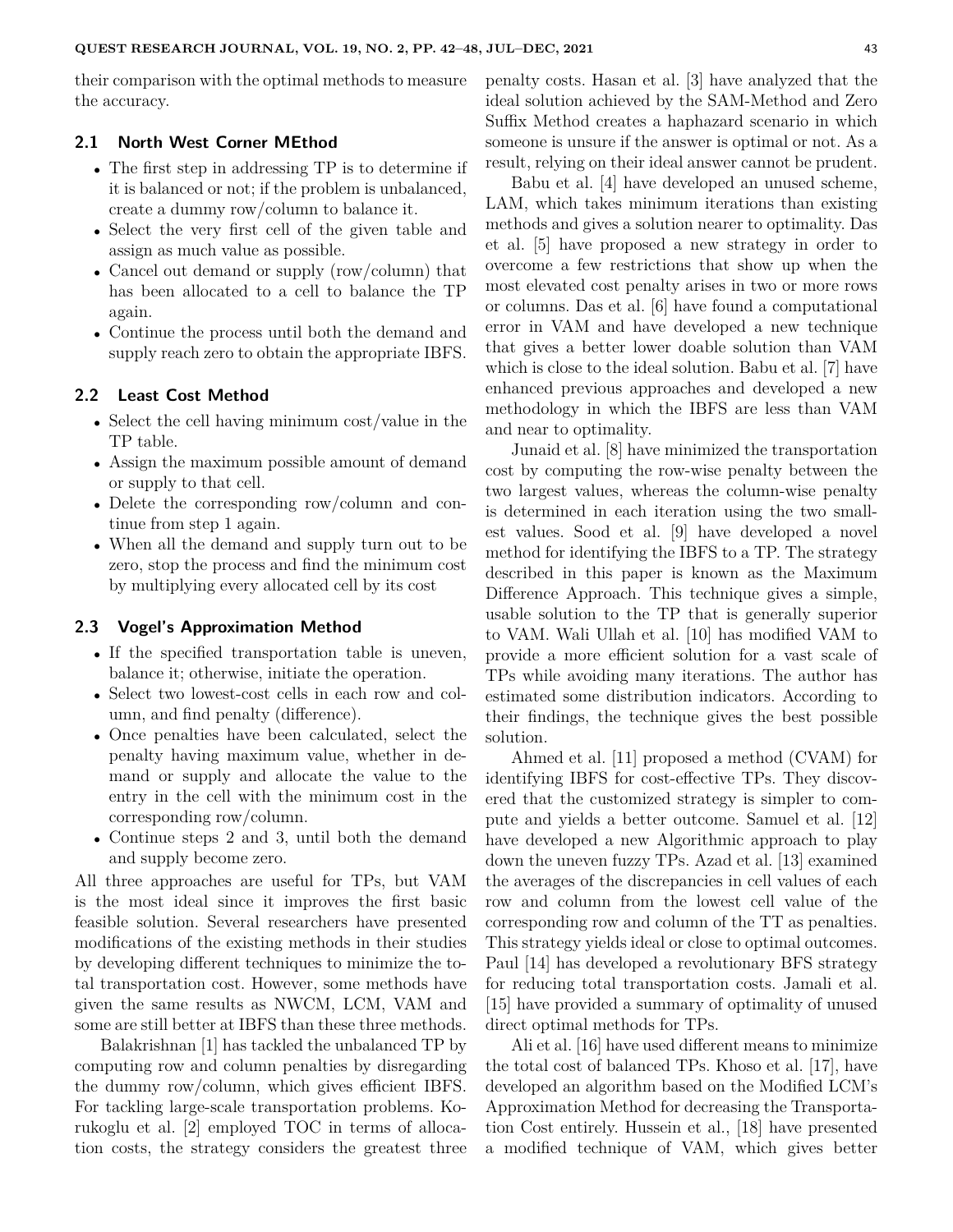solutions almost nearer to optimality. The proposed strategy has a high chance of success in resolving TP. Karagul et al. [19] compared their method to six previously published preliminary solution strategies.

In comparison to the existing methodologies, the suggested method delivered the best initial solution in record time of these challenges. Finally, the suggested technique produced results as excellent as VAM and as speedy as the NWCM. The proposed method has improved the existing VAM by employing the Statistical technique. The motive behind the reframing of this method is to secure the IBFS to reach optimality. The proposed technique is applicable for both Balanced and Unbalanced TPs.

## **2.4 Algorithm of the Proposed (MVOTPST) Method**

• Set supply and demand amounts of the problem. If the demand and supply amount is equal, then move to step 2; otherwise, balance the TP including a dummy row or column to make the demand and supply equal.

$$
Min Z = \sum_{i=1}^{m} \sum_{j=1}^{n} V_{ij} X_{ij}
$$

• Compute the row penalty by selecting the two largest costs in a row and calculating their variance. Compute Column Penalty by selecting the two lowest costs in a column and calculating their variance

$$
P = \delta^2 = \frac{\sum (V_{ij} - \bar{x})^2}{2}
$$
 (4)

where

$$
\bar{x} = \frac{\sum V_{ij}}{2} \tag{5}
$$

- Select the largest penalty in a row or column and allocate the smallest possible value min  $(S_i, D_j)$  =  $x_{ij}$  to the smallest cost of the associated row/column.
- In a well-balanced situation, if two penalties are equal, then select the row or column where there is minimum unit cost and minimum allocation as well in an unbalanced problem, choose the smallest element other than the zero elements of dummy row or column.
- Eliminate the entire row/column, where the demand or supply is zero.
- Stop the iterations when all the demand and supply become zero; otherwise, repeat step 2 until the feasible solution is obtained.

# **2.5 Solution of Transportation Problems by existing methods and the proposed method**

The feasibility of the discussed TP models is examined first, and later the results are compared with results of existing methods. The TPs 1-5 (6-8,10) have been tested as case study by the existing methods and the proposed technique in order to assess the level of accuracy. Results of first TP 1 are presented with details, which given fair comparison. Later on, results of rest of problems are consolidated in single table against each problem.

## 2.5.1 Transportation Problem

TP 01  $(4 \times 5)$  is considered as in ref. [6] given in Table 2.

| Sources/Destination | D1 | D2 | D3 | D4 | Supply |
|---------------------|----|----|----|----|--------|
| S <sub>1</sub>      |    |    | 10 |    | 50     |
| S <sub>2</sub>      |    |    |    |    | 75     |
| S3                  |    |    | 19 |    | 25     |
| Demand              | 20 | 20 | 50 | 60 | 150    |

TABLE 2:  $(4 \times 5)$  TP 01

Solution of the TP 01 is determined by NWCM, LCM, VAM and the proposed MVOTPST methods, respectively, and described in Table 3-10.

|         |    | Destinations |    |     |     |
|---------|----|--------------|----|-----|-----|
|         |    |              | 30 |     | 50  |
| Sources |    |              |    | '35 | 75  |
|         |    |              |    | 25  | 25  |
| Demand  | 20 | 20           | 50 | 60  | 150 |

TABLE 3: Solution of North West Corner Method (NWCM)

The total minimized cost is given as follows.  $6 \times$ **20**+**8**×**20**+**10**×**10**+**40**×**11**+**5**×**35**+**5**×**25** = **1120**

|                | Destinations | Supply |     |     |     |
|----------------|--------------|--------|-----|-----|-----|
|                |              |        | '50 |     | 50  |
| Source         |              |        |     | '35 | 75  |
|                |              |        | 1 ຕ | 25  | 25  |
| ${\bf Demand}$ | 20           | 20     | 50  | 60  | 150 |

TABLE 4: Solution of Least Cost Method (LCM)

The minimized cost is as follows:  $50 \times 10 + 20 \times$  $5 + 20 \times 8 + 35 \times 5 + 5 \times 25 = 1060$ 

|                | <b>Destinations</b> | Supply |        |      |     |
|----------------|---------------------|--------|--------|------|-----|
|                |                     |        | 10 (30 |      | 50  |
| <b>Sources</b> |                     |        |        | (35) | 75  |
|                |                     |        | 1 ດ    | (25  | 25  |
| ${\bf Demand}$ | 20                  | 20     | 50     | 60   | 150 |

TABLE 5: Solution of Vogel's Approximation Method (VAM)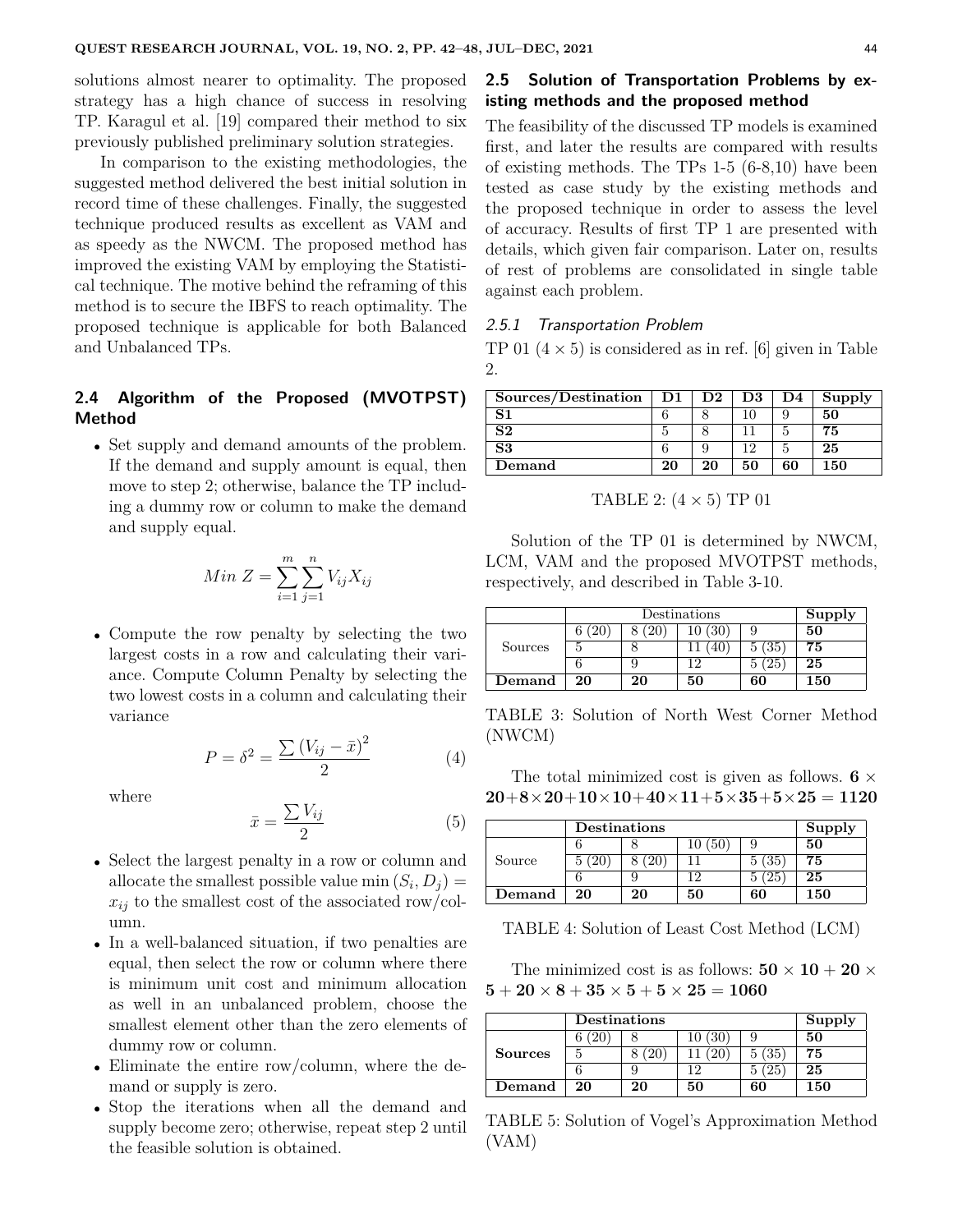| Sources/Destination |          | $\overline{2}$ | 3              | $\cdot$ . |               |          | Supply (Si)                                          |
|---------------------|----------|----------------|----------------|-----------|---------------|----------|------------------------------------------------------|
|                     | $v_{11}$ | $v_{12}$       | $v_{13}$       | $\cdot$ . | $\cdot$ .     | $v_{1n}$ | s <sub>1</sub>                                       |
|                     | $v_{21}$ | $v_{22}$       | $v_{23}$       | $\cdot$ . | $\cdot$ .     | $v_{2n}$ | $s_2$                                                |
|                     | $v_{31}$ | $v_{32}$       | $v_{33}$       | $\cdot$ . | $\cdot \cdot$ | $v_{3n}$ | $s_3$                                                |
|                     | ٠        | $\cdot$        | $\cdot$        | $\cdot$ . |               | $\cdot$  |                                                      |
|                     |          | ۰              | $\cdot$        | $\cdot$ . | $\cdot$ .     | $\cdot$  |                                                      |
| m                   | $v_{m1}$ | $v_{m2}$       | $v_{m3}$       |           |               | $v_{mn}$ | $s_i$                                                |
| Demand(Dj)          | $D_1$    | $\,D_2$        | $\mathbb{D}_3$ |           |               | $D_j$    | $\lnot m$<br>$\lnot n$<br>$\blacksquare$<br>$-1 = 1$ |

TABLE 1: General form of a transportation problem

The IBFS by VAM is as follows:  $6 \times 20 + 10 \times 30 +$  $8 \times 20 + 11 \times 20 + 5 \times 35 + 5 \times 25 = 1100$ Steps of the Solutions of the proposed MVOTPST method are given in Table 6-10.

|              | Destinations |    |          |    | Supply | P1   |
|--------------|--------------|----|----------|----|--------|------|
|              |              |    | 10       | 9  | 50     | 0.25 |
| Sources      | 5(20)        |    | 11       | 5  | 75     | 2.25 |
|              |              | 9  | 12       | 5  | 25     | 2.25 |
| $\rm Demand$ | 20           | 20 | 50       | 60 | $=130$ |      |
| ר כ          | $\rm 0.25$   |    | $0.25\,$ |    |        |      |

TABLE 6: Proposed method step 1

|              |    | Destinations | Supply | P2     |      |
|--------------|----|--------------|--------|--------|------|
|              | 8  | 10           |        | 50     | 0.25 |
| Sources      | 8  | 11           | 5      | 55     | 2.25 |
|              | 9  | 12           | 5(25)  | 25     | 2.25 |
| $\rm Demand$ | 20 | 50           | 60     | $=105$ |      |
| P2           |    | 0.25         |        |        |      |

TABLE 7: Proposed method step 2

|         | Destinations |        |    | Supply | P3   |
|---------|--------------|--------|----|--------|------|
|         |              | 10(50) |    | 50     | 0.25 |
| Sources |              |        |    | 55     | 2.25 |
| Demand  | 20           | 50     | 35 | $= 85$ |      |
| P3      |              | 0.25   |    |        |      |

TABLE 8: Proposed method step 3

|         | Destinations |       | Supply | P4   |
|---------|--------------|-------|--------|------|
| Sources | 10(50)       |       | 50     | 0.25 |
|         |              | 5(35) | 35     |      |
| Demand  | 50           | 35    | $= 50$ |      |
| PΔ      | 0.25         |       |        |      |

TABLE 9: Proposed method step 4

|         | Destinations | Supply | P4   |
|---------|--------------|--------|------|
| Sources | 10(50)       | 50     | 0.25 |
| Demand  | 50           | $=()$  |      |
|         | 0.25         |        |      |

TABLE 10: Solution of the proposed method

| <b>METHODS</b> | <b>IBF</b> Solution | <b>Optimal Solution</b> |
|----------------|---------------------|-------------------------|
| <b>MVOTPST</b> | 1060                |                         |
| <b>NWCM</b>    | 1120                | 1060                    |
| LCM            | 1115                |                         |
| VA M           | 1100                |                         |

| TABLE 11: Comparison of the proposed model with |  |  |
|-------------------------------------------------|--|--|
| the existing models for TP 01                   |  |  |

The total shipping cost is given as follows:  $10 \times$  $50 + 20 \times 5 + 20 \times 8 + 35 \times 5 + 25 \times 5 = 1060$ . Table 11 shows that the proposed MVOTPST model has obtained the IBFS better than the existing models. Similarly, transportation problems 02-05 are solved by the existing and proposed models and the feasibility of the solutions is analysed and shown in Table 12.

## 2.5.2 Industrial Transportation Problem 06 [20]

Consider the  $(3\times4)$  TP in Table 13 for different locations, as well as their corresponding Toyota firm sources. Each location's demand and supply from each source are likewise provided. Solve the following problem to get the best possible solution.

| Sources/<br><b>Destination</b> | $\mathbf{D1}$ | $\mathbf{D}2$ | D <sub>3</sub> | D4         | Supply |
|--------------------------------|---------------|---------------|----------------|------------|--------|
| S <sub>1</sub>                 | 3             |               |                |            | 300    |
| S <sub>2</sub>                 | 2             |               | 5              |            | 400    |
| S <sub>3</sub>                 |               | 2             | 3              |            | 500    |
| Demand                         | 250           | 350           | 400            | <b>200</b> | 1200   |

TABLE 13:  $3 \times 4$  TP 06

Solutions of the TP 06 are described in Table 14 by proposed and existing discussed methods.

# **3 Results and Discussion**

The proposed method involves the calculation of variance between two selected cells for the rows and columns respectively as penalty. It is evident that the returned solution 1060 is optimum by proposed MVOTPST method from TP 01, whereas VAM, LCM and NWCM return 1100, 1115, and 1120 respectively, for the identical problem. Various examples have been tested by the developed technique and compared with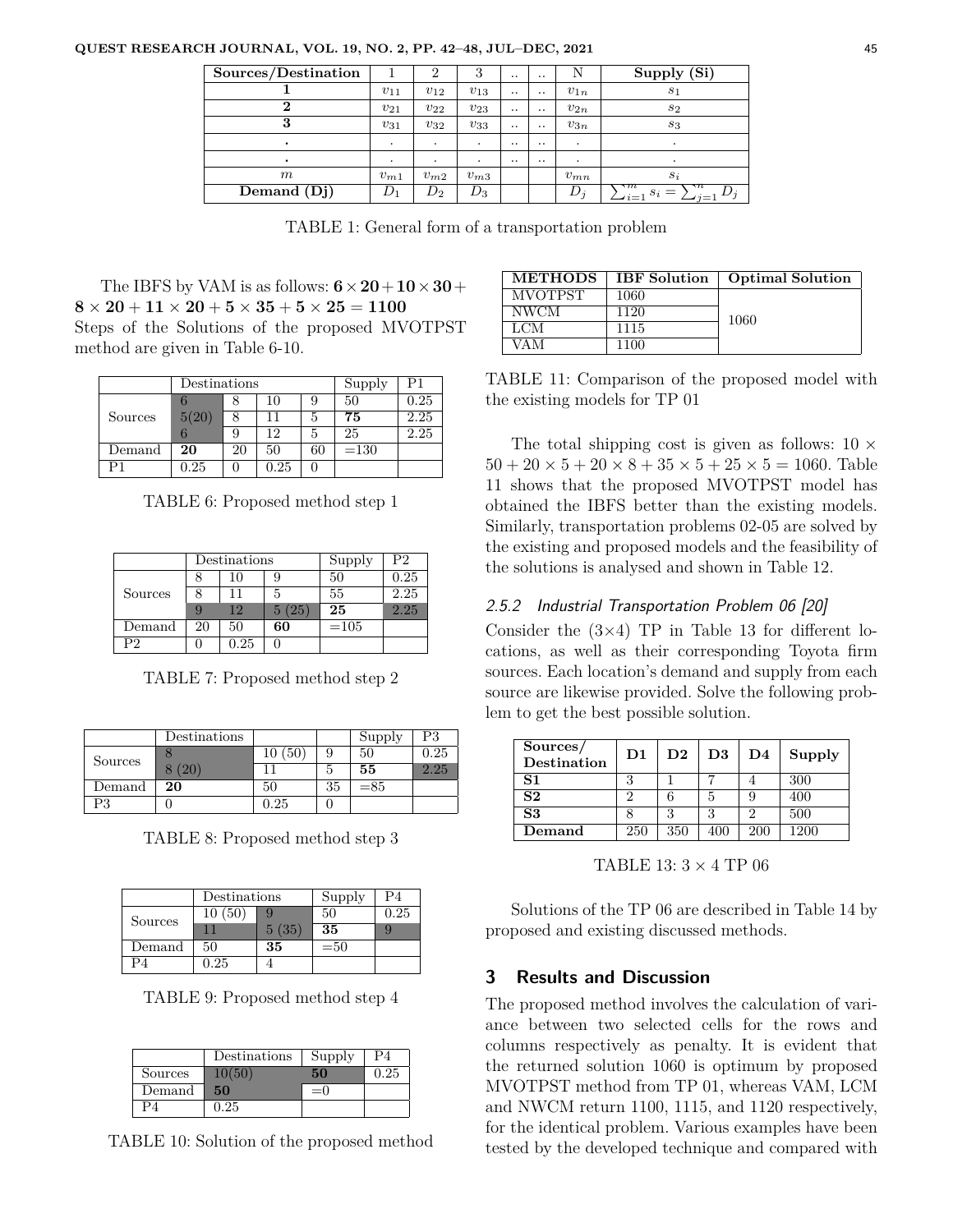## **QUEST RESEARCH JOURNAL, VOL. 19, NO. 2, PP. 42–48, JUL–DEC, 2021** 46

| Transportation Problem 02: Consider a $(3 \times 4)$ TP [10] |                |                |                                                             |     | Transportation Problem 03: Consider a $(4 \times 5)$ TP [6] |                         |                |                |                |              |                |        |
|--------------------------------------------------------------|----------------|----------------|-------------------------------------------------------------|-----|-------------------------------------------------------------|-------------------------|----------------|----------------|----------------|--------------|----------------|--------|
| Sources/<br>Destination                                      | D1             | $\mathbf{D2}$  | D <sub>3</sub>                                              | D4  | Supply                                                      | Sources/<br>Destination | $\mathbf{D1}$  | D <sub>2</sub> | D3             | D4           | $\mathbf{D5}$  | Supply |
| S <sub>1</sub>                                               | $\overline{4}$ | $\overline{5}$ | 8                                                           | 4   | 52                                                          | S <sub>1</sub>          | 4              | 4              | 9              | 8            | 13             | 100    |
| S <sub>2</sub>                                               | 6              | $\overline{2}$ | 8                                                           |     | 57                                                          | S <sub>2</sub>          | $\overline{ }$ | 9              | 8              | 10           | $\overline{4}$ | 80     |
| S3                                                           | 8              | $\overline{7}$ | 9                                                           | 10  | 54                                                          | S3                      | 9              | 3              |                | 10           | 6              | 70     |
| Demand                                                       | 60             | 45             | 8                                                           | 50  | 163                                                         | S <sub>4</sub>          | 11             | 4              | 8              | 3            | 9              | 90     |
|                                                              |                |                |                                                             |     |                                                             | Demand                  | 60             | 40             | 100            | 50           | 90             | 340    |
| Transportation Problem 04: Consider a $(3 \times 4)$ TP [8]  |                |                | Transportation Problem 05: Consider a $(3 \times 4)$ TP [7] |     |                                                             |                         |                |                |                |              |                |        |
|                                                              |                |                |                                                             |     |                                                             |                         |                |                |                |              |                |        |
| Sources/<br>Destination                                      | D1             | $\mathbf{D2}$  | D <sub>3</sub>                                              | D4  | Supply                                                      | Sources/<br>Destination | D1             | D <sub>2</sub> | D <sub>3</sub> | D4           | $\mathbf{D5}$  | Supply |
| S <sub>1</sub>                                               | 20             | 22             | 17                                                          | 4   | 120                                                         | S <sub>1</sub>          | 7              | 6              | 4              | $\mathbf{5}$ | 9              | 40     |
| S <sub>2</sub>                                               | 24             | 37             | 9                                                           |     | 70                                                          | S <sub>2</sub>          | 8              | 5              | 6              |              | 8              | 30     |
| S3                                                           | 32             | 37             | 20                                                          | 15  | 50                                                          | S3                      | 6              | 8              | 9              | 6            | 5              | 20     |
| Demand                                                       | 60             | 40             | 30                                                          | 110 | 240                                                         | S <sub>4</sub>          | $\overline{5}$ | 7              | ⇁              | 8            | 6              | 10     |

TABLE 12: Transportation problems

| Proposed MVOTPST | NWCM   | LCM    | <b>VAM</b> |
|------------------|--------|--------|------------|
| Method           | Method | Method | Method     |
| 2900             | 4400   | 2950   | 2850       |

TABLE 14: Solutions of  $(3 \times 4)$  TP 06

the existing methods, the suggested technique has been shown to be superior to the other existing methods at both IBFS and optimal solutions. Table 3, illustrates the TPs 1-6 by various discussed methods and the proposed technique is found to be better than existing methods in the terms of IBFS.

## **3.1 Graphical Representation of the Results**

Figure 1-6 give the graphical representation of the obtained results.



Fig. 1: Optimal Solution: Utpal Kanti Das et al. [7]



Fig. 2: Optimal Solution: M.Wali Ullah et al. [11]



Fig. 3: Optimal Solution: Utpal Kanti Das et al. [7]



Fig. 4: Optimal Solution: Muhammad Junaid et al. [9]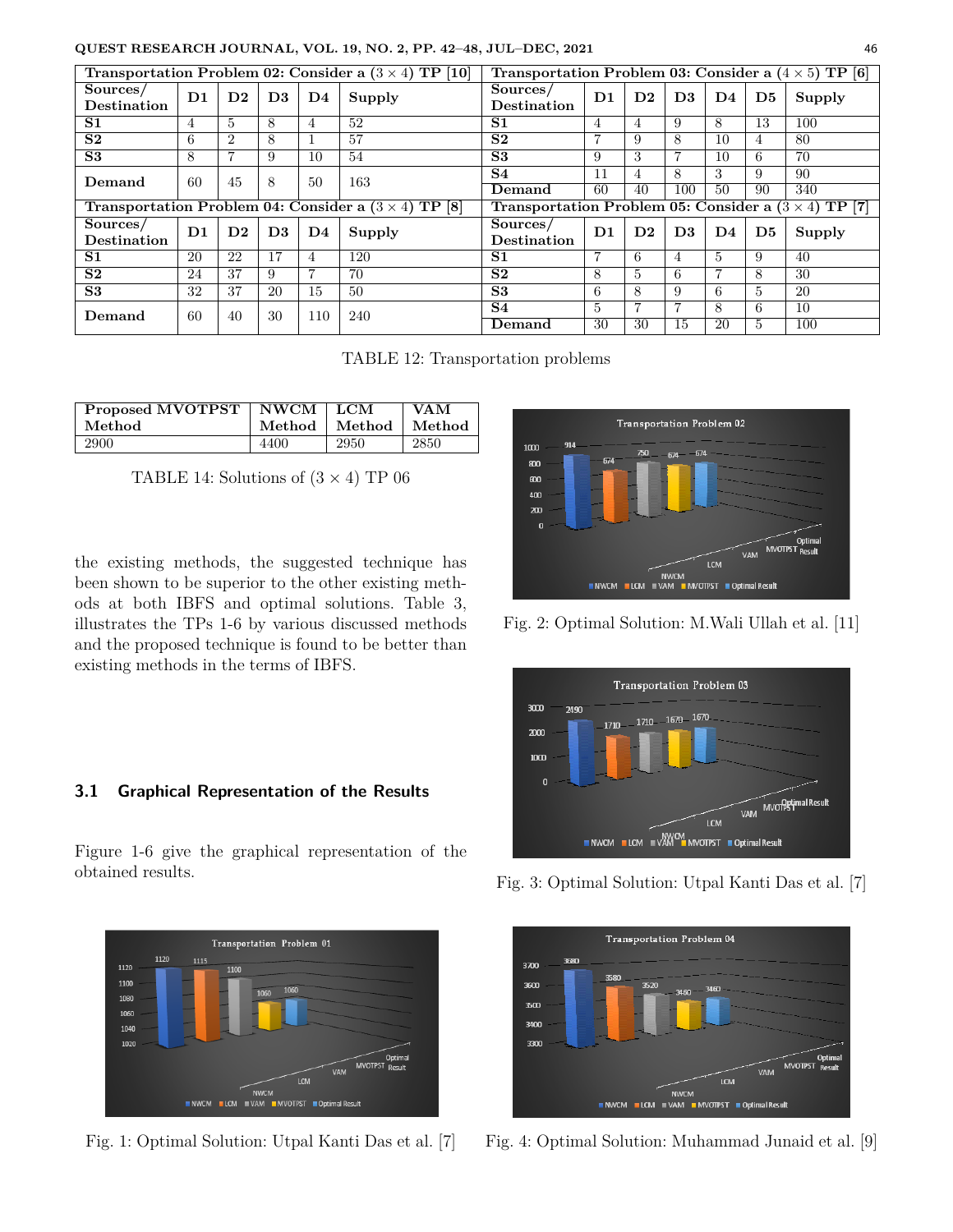| TР                | <b>MVOTPST</b> | <b>NWCM</b> | LCM  | VAM  | Remarks                    |
|-------------------|----------------|-------------|------|------|----------------------------|
| $\lceil 6 \rceil$ | 1060           | 1120        | 1115 | 1100 |                            |
| 2 [10]            | 674            | 914         | 674  | 750  | Optimal Solutions of       |
| 3[6]              | 1670           | 2490        | 1710 | 1710 | the proposed MVOTPST       |
| 4 [8]             | 3460           | 3680        | 3580 | 3520 | method have been observed. |
| $5 \vert 7$       | 510            | 635         | 510  | 510  |                            |
| 6 [20]            | 2900           | 4400        | 2950 | 2850 |                            |





Fig. 5: Optimal Solution: Md. Ashraful Babu et al. [8]



Fig. 6: Optimal Solution: Using MODI Method

## **4 Conclusions**

Although VAM is considered to be significantly more efficient than the other approaches, there are some cases when these two methods (NWCM and LCM) outperform VAM. Researchers have provided their formulated strategies to minimize the shipping costs and have compared their techniques to the results of VAM. The proposed method MVOTPST is a Statistical approach to modify VAM by calculating the variance of cells by taking the two smallest costs column-wise and two largest costs row-wise as penalty. Several problems were examined, and the findings are displayed in the table above. Subsequently, the presented VAM could be a better alternative for locating IBFS of the TP, which is exceptionally near or equal to optimality than existing strategies.

## **References**

- [1] Nagraj balakrishnan, "Modified Vogel's Approximation for solving unbalanced Transportation Problem", Appl.Math.lett. Vol. 3, No.2, pp.9-11, 1990.
- [2] Serdar korukoglu and Serkan Balli, "An improved Vogel's Approximation Method for the Transportation problem" Mathematics and Computational Applications. Vol.16, No.2.pp. 370-381. 2011.
- [3] Mohammad Kamrul Hasan, "Direct Methods for finding Optimal Solution of a Transportation Problem are not always reliable", International Refereed Journal of Engineering and Science (IRJES), Vol. 1, No. 2. (2012).
- [4] Md. Ashraful Babu, Md. Abu Helal, Mohammad Sazzad Hassan, Utpal Kanti Das, "Lowest Allocation Method", International Journal of Scientific and Engineering Research, Volume 4, No. 11, 2013.
- [5] Utpal Kanti Das, Md. Ashraful Babu, Aminur Rahman Khan, Md. Abu Helal, Dr.Md Sharif Uddin, "Logical Development of Vogel's Approximation Method (LD-VAM), International Journal of Scientific and technology Research, Vol.3, No. 2, 2014.
- [6] Utpal Kanti Das, Md. Ashraful Babu, Aminur Rahman Khan, Dr.Md Sharif Uddin, "Advanced Vogel's Approximation Method (AVAM): A new approach to determine penalty cost for better feasible solution of Transportation Problem" , International Journal of Engineering Research and Technology (IJERT), Vol.3, No. 1, 2014.
- [7] Md. Ashraful Babu, Md. Abu Helal, Mohammad Sazzad Hassan, Utpal Kanti Das, "Implied Cost Method", Global Journal of Science Frontier Research: Mathematics and Decision Sciences, Vol 14, No. 1, 2014.
- [8] Abdul Sattar Soomro, Muhammad Junaid, Gurudeo Anand Tularam, "Modified Vogel's Approximation method for solving Transportation problem", Mathematical Theory and Modeling, Vol 5, No.4. 2015.
- [9] Smita Sood, Keerti Jain, "The maximum difference method to find initial basic feasible solution for transportation problem", Asian Journal of Management Sciences, Vol.7, 2015.
- [10] M.Wali Ullah, M.Alhaz Uddin, Rijwana Kawser, "A Modified Vogel's Aproximation Method for obtaining a good Primal Solutioin of Transportation Problem", Annals of Pure And Applied Mathematics, Vol.11, No. 1, pp.63-71, 2016.
- [11] M.M Ahmed, Aminur Rehman Khan, Faruque Ahmed, Md Sharif Uddin, "Customized Vogel's Approximation Method (CVAM) for solving transportation Problems, Buletinul Institutulu Politehnic, Vol. 62, No. 66, pp. 31-44, 2016.
- [12] Samuel, P. Raja "Algorithmic approach to unbalanced fuzzy transportation problem", International Journal of Pure and Applied Mathematics, Vol. 113, 2017.
- [13] S.M. Abdul Kalam Azad, Md. Bilal Hossain, "A new method for solving Transportation Problems considering average penalty", IOSR Journal of Mathematics (IOSR-JM), Volume 13, No. 1, 2017.